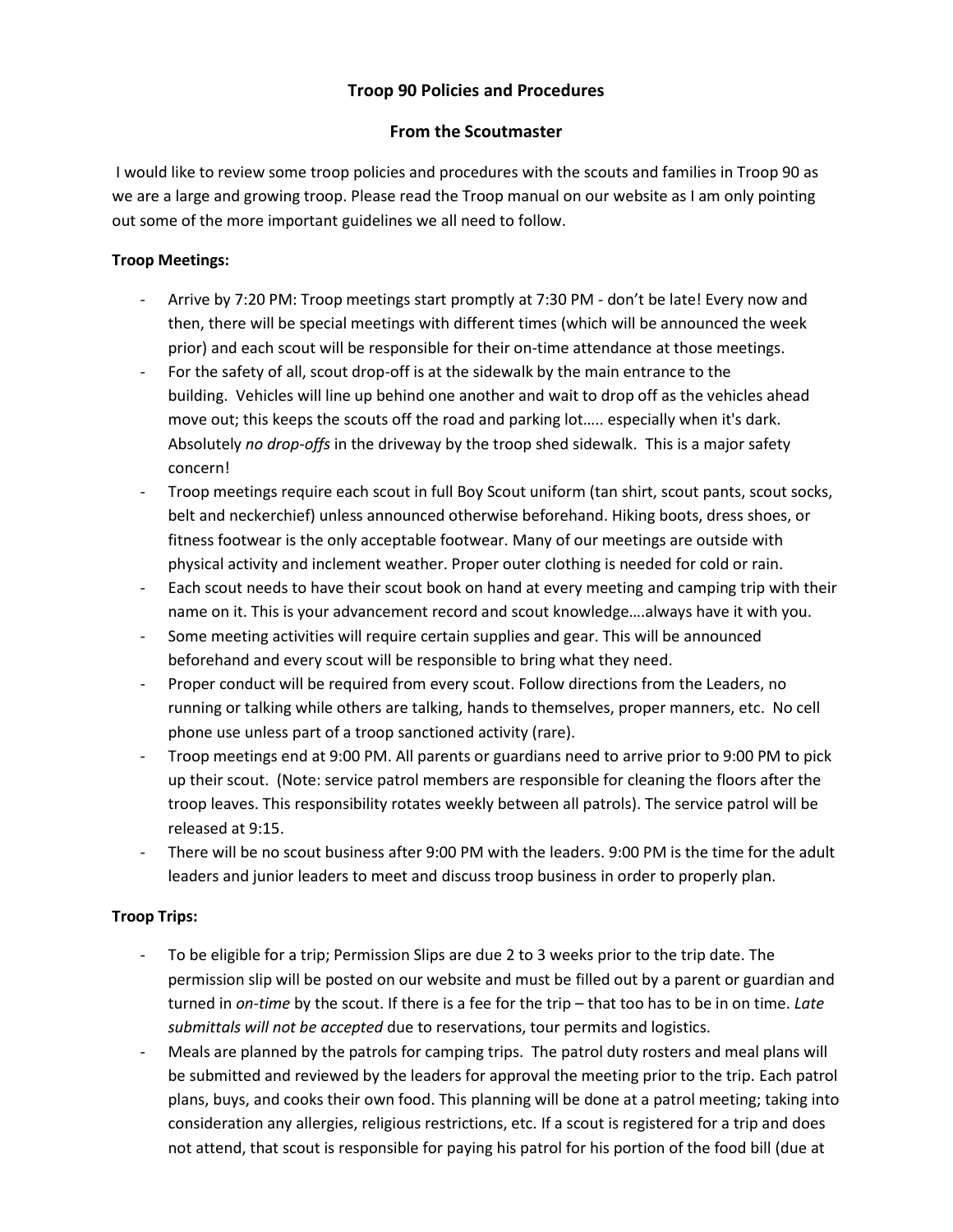the meeting after the camping trip). The same goes for any fees the troop has paid out for that scout to attend. Proper planning means the cost for food per scout for a weekend camping trip should be between \$10-\$15.

- We generally meet and leave from the church parking lot for a trip. Time and location will be noted on the Permission Slip. Each scout is required to be prompt so they are not left behind. Return trip time and place will be posted on the Permission Slip. We normally meet at Woodlot Park on New Rd. for the return trip – not at the church.
- When the troop arrives back home no scout is to leave with their parent or guardian until released by a leader.
- Trips require parent volunteers to help transport our scouts to and from the trip locations. This will require the parent volunteers to drive a number of scouts – not just their own son. When we ask how many fit in your vehicle – that means how many seats do you have available for all scouts. Please INCLUDE your own son in the count.
- Any adult wishing to camp with the troop for the weekend also needs to submit a permission slip so we can plan our troop roster. Please note: in order for an adult to attend an overnight trip with the troop, they will need 'Youth Protection' certification in order to attend. This certificate needs to be printed and handed in and filed with the troop records.
- Each scout is responsible for his personal gear and troop gear. After each trip, every scout is given a piece of the troop gear to be brought home and cleaned. This gear is due back at the next troop meeting and checked in with the troop Quartermaster. All items need to be clean and dry before handing in. If a scout ruins any troop equipment at any time, that scout will be responsible for funding a replacement.
- Electronic games and cell phones are not needed on any trips. Do *not* bring them unless specifically directed by an adult leader.

#### **Advancement:**

- Each scout is responsible for their own advancement. It is up to the scout to learn and accomplish the requirements needed to advance in rank – all the requirements and skills are outlined in the Scout Book/Manual. Scout skills are also taught by the troop instructors and it is up to each scout to work with the instructors and learn the requirements. Because these are skills the scouts will teach to others, it is essential that they know the skills so scouts are never signed off on the date on which they learn a skill (just like math tests in school).
- Once all the requirements for a rank are all signed off, the scout meets with an older scout and successfully reviews each requirement again to show they are proficient in the skills and to be eligible for a Scoutmaster Conference and a Board of Review to advance in rank.
- Scoutmaster Conferences and Troop Boards of Review are then scheduled through the Troop Advancement Chairman (Mr. Febinger) by the advancing scout.